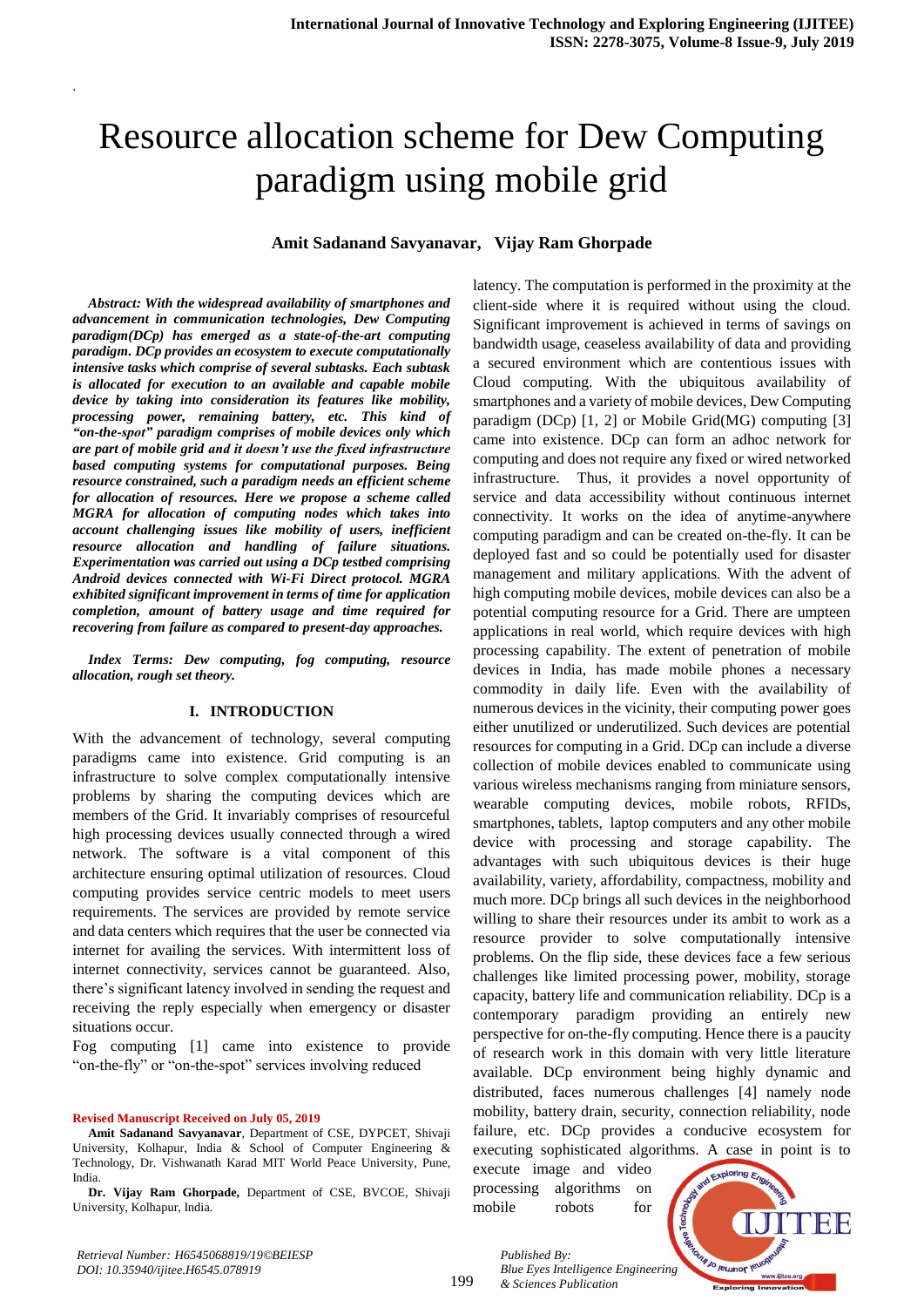surveillance pertaining to military or non-military threats [5]. Such robots navigate in the surroundings using vision-based algorithms[6] for navigation. Such algorithms require computational capabilities beyond the capacity of an individual device and hence DCp is required. In the battlefield, soldiers can construct a 3D map [5] using DCp comprising of wearable computing devices and sensor nodes for vigilance of stationary and moving objects. DCp also aids in ubiquitous healthcare applications predominantly in rural or remote areas where there is an iota or unavailability of fixed infrastructure for remotely monitoring the health condition of a patient. One of the critical challenges faced by DCp is that of resource allocation which involves identifying the appropriate mobile nodes to which the tasks of an application can be assigned.

## **II. RELATED WORK**

Prior to task allocation, can we predict the next location i.e. mobility of the node is the intriguing question that needs to be answered. If we managed to do so, we can determine if a task can be assigned to it for computation and ensure that the node mobility will not disconnect it from DCp. The prediction of node mobility is thus crucial in reducing the communication cost and enhancing the lifetime of the network. Mobility of the node is synonymous to human mobility. Understanding and predicting node mobility is beneficial for a wide variety of applications. There is colossal demand for information regarding human mobility in applications like road traffic management, preventing epidemic of diseases, load balancing in mobile networks, etc. Mobile devices like smartphones are commonly used for mobility tracking of human beings[16] since they (1) are ubiquitous, widely used by everyone (2) are carried by human beings throughout the day, and (3) can be tracked continuously for mobility related data. The present day mobile devices are equipped with features like GPS and a variety of connectivity options to facilitate data collection related to locations visited by individuals. As a result, researchers are prolifically using these to carry out their research work in diverse fields.

LocP[17] system provides a modus operandi for energy efficient location monitoring and prediction. It involves periodic collection of location data of a mobile node with minimal energy consumption and then predicts the future location of that node. Human tendency is to visit locations with quite a similar pattern every day with only a small degree of variation. Such movement pattern could be recorded over a period of time. This can then be used to predict the next probable location based on the historically recorded data. The location tracking can either be carried out continuously or periodically. If done periodically, battery life can be improved.

## **A. Resource Allocation**

Umpteen techniques existing in literature focus on the challenge of allocation of resources for computation but then they cater to systems with a fixed infrastructure [7, 8]. Beyond this, complex applications comprise of inter-dependent tasks and existing approaches don't consider this interdependency [8]. Further, the work can be categorized[3] into two: one, mobile devices working as service consumers using service providers in the Grid for computation [9] and two, mobile devices also working as service providers i.e. computing resource within the Grid [10]. The Grid with mobile devices as service providers can be integrated with fixed-infrastructure based computing systems [11], whereas the Grid could comprise of only mobile devices without any fixed-infrastructure [12] which we are referring to as a MG or DCp. Furthermore, the existing methods lack focus on energy consumption preservation and that to pertaining to conservation of energy due to computation. Preserving energy due to transfer of data is still an open problem which is more demanding in the case of applications involving large data transmission. Computationally intensive applications comprise of numerous tasks, which may be independent or interdependent. This can be identified if we can represent the tasks using a directed acyclic graph. Independent tasks can be executed on any distant node of the DCp, but when it comes to interdependent tasks to preserve on communication cost determining the closest nodes would be vital. Scheme for allocation of resources based on distance (DRA) was proposed by S. C. Shah[14] for inter-dependent tasks in MG. It works on the principle that the distance between the nodes affects the cost required for communication and ultimately the total time required to complete the execution of the application. Hence the approach involves selecting nodes at least distance from the current node which needs computing resources and allocate interdependent tasks to these nodes. The current node will select the best nodes in its locality but will not consider the entire collection of nodes in MG. This being a centralized approach will not be scalable and is vulnerable to failure. A scheme called NLRA[14] considers mobility-based history while selecting nodes but doesn't consider the distance amongst nodes.

Shah S. C et al [15] proposed EERA - a new energy-efficient scheme for allocation of resources based on power levels was used for allocation of inter-dependent tasks to computational nodes in MG. For the inter-dependent tasks, nodes with minimal distance can form a group and then tasks are allocated to them. It thus reduces the communication cost amongst the tasks. But it lacks a well-defined failure handling mechanism.

## **B. Failure Handling**

While executing an application in a DCp, there are possibly two types of failures that may occur: node failure and application failure. DCp has to find a way of overcoming different kinds of failures and restore the application computation. Checkpointing[18] is an approach which can be explored. In checkpointing, periodically the system state is preserved with the intention to restore to a previous state incase a failure occurs. This would save energy and time required for recomputing the task. When a fault occurs, the task need not restart again. It has 2 parts: firstly checkpointing periodically and rollback to a previous state when fault occurs. Checkpointing arrangement is crucial in DCp due to

its dynamic nature. So the emphasis is on stability of the arrangement. In a DCp, a decentralized checkpointing



200

*Published By: Blue Eyes Intelligence Engineering & Sciences Publication*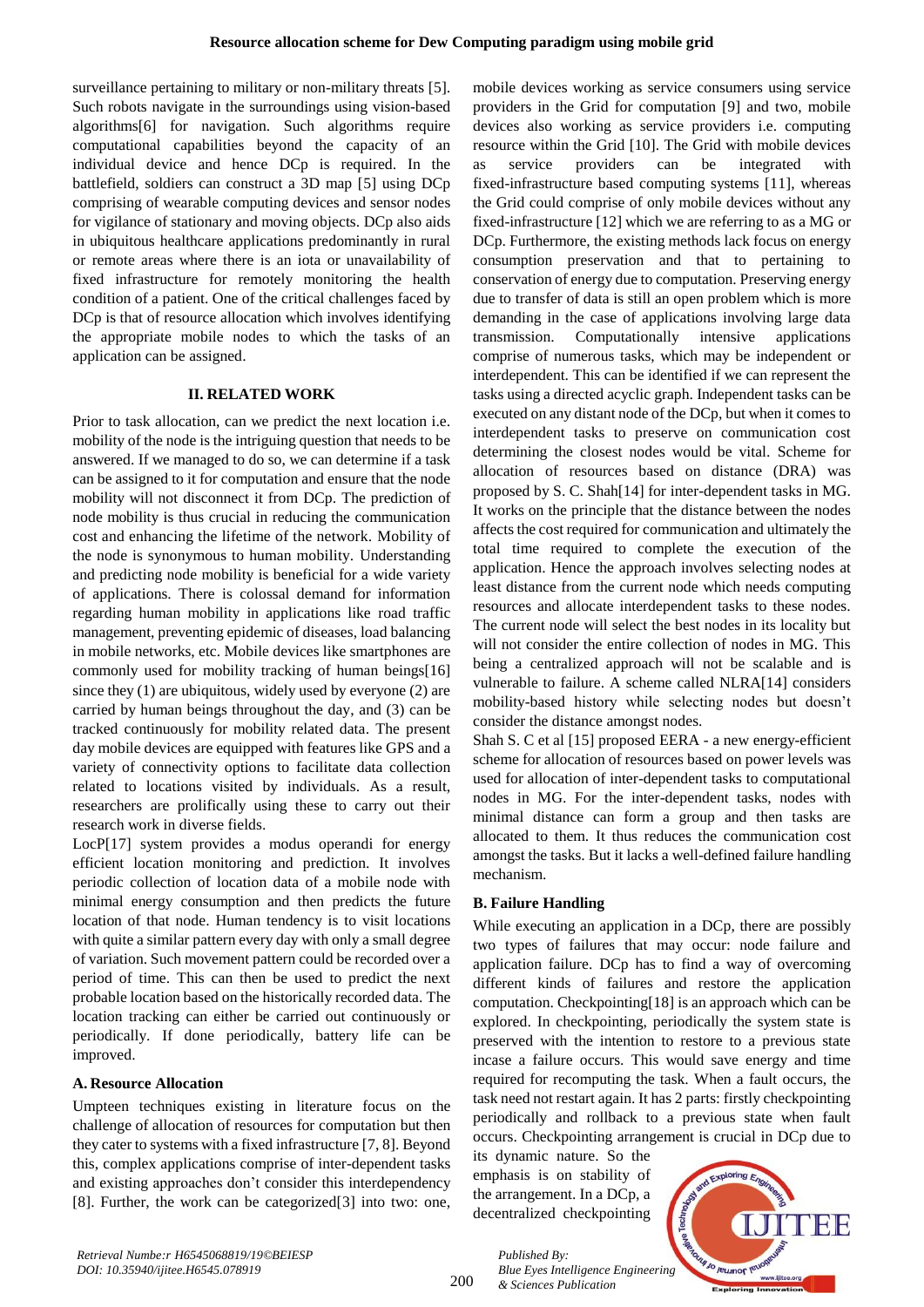approach would be appropriate as each node can participate in the pairing arrangement without burdening a single node. A centralized approach will increase the amount of communication involved. A computational node will scout for a checkpointing partner in its locality which will not increase the cost of communication drastically.

Paul J DarbyIII and Nian-Feng Tzeng[19] proposed a middleware check-pointing arrangement called ReD, where the nodes take the dual roles of providers and consumers. ReD continuously looks out for the best possible checkpointing arrangement to ensure recovery from failure. Best pairing option is determined based on a calculated gain value. Connectivity and link reliability are used to calculate the gain. Here transmission of data over multiple hops is not required. ReD continuously searches for a better producer-consumer relationship and breaks existing one if the current relationship improves reliability.

Jack Dongarra et. al. [20] devised a technique involving multiple checkpointing iterations. It uses double checkpointing and also a triple checkpointing algorithm. Here the local memory is used to store checkpoints and then it is replicated remotely. A buddy node is identified and paired to store the remote checkpoint. When a failure occurs, data can be recovered either locally or from the remote buddy node. The possibility of another failure striking the buddy node is also addressed by a triple checkpointing algorithm. On the flip side, triple checkpointing results in consuming more energy while achieving a higher reliability. Triple checkpointing in DCp would put additional burden on the already resource constrained mobile nodes. Co-ordination messages between the nodes would further have an adverse impact on the battery.

#### **III. PROPOSED SCHEME**

Figure 1 depicts the architectural view of the proposed resource allocation scheme MGRA. Our system uses application metadata template (AMT) that describes the subtasks in the application. The subtasks may be computation or communication type and have parallel or precedence execution dependency. The resource allocation algorithm makes use of node mobility history to identify nodes that will provide long-term connectivity and uses failure handling mechanism. LocP[17] system is used to identify nodes that will provide long-term stability based on their mobility history. Only these nodes will be utilized for allocation of resources.



**Fig. 1 System Architecture**

## **MGRA SCHEME**

Input: AMT

Step 1: Any node can initiate the application execution (initiator node)

Step 2: Use AMT for allocating each task

Step 3: Based on the AMT, assign a node to a task in the following manner:

For each task *ti* in AMT

i) If tasks with parallel execution dependency exist, select *k* number of nodes based on number of dependent tasks as follows

a. Classify the nodes as Execution node or Checkpointing node using Rough Set Theory based model. The value sets for Execution node and Checkpointing node are as mentioned below

*E:Execution node{High Battery %, High Connectivity, High Processing Power}*

*C:Checkpointing node{High Battery %, High Connectivity, High Storage}*

b. The checkpointing arrangement is done by pairing an element *E* with *C*

*E<sup>1</sup> ------ C<sup>1</sup> E<sup>2</sup> ------ C<sup>2</sup>* …….. *E<sup>k</sup> ------ C<sup>k</sup>*

c. Nodes will keep parent nodes informed using waypoints periodically i.e. at every ρ seconds interval.

d. The execution nodes will store the execution results at every ρ seconds interval to it's checkpointing nodes.

e. After the task execution completes, each execution node will send the result to the parent node.

ii)If it's a computation task requiring a single node, then identify a checkpointing node closest to it and perform checkpointing process at every ρ seconds interval.

iii)If it's a communication task, checkpointing is not required and therefore assign a single node to it.

Step 4: Repeat step 3, for all the tasks in AMT.

### **IV.EXPERIMENTATION AND RESULT ANALYSIS**

We created a DCp comprising of a variety of ubiquitously available Android smartphones, which form a network using Wi-Fi Direct protocol. The application that we deployed on our testbed is a multidocument(files) based summarization technique[21] for natural disasters like earthquakes, hurricanes, etc.. Several documents related to the disaster are inherently created. Invariably summarized information about the disaster aids in the recovery process. Disaster management can be subdivided into tasks which can be executed on our DCp using above mentioned scheme. Application metadata template(AMT) used in multidocument based summarization technique is as shown in Table I.

*Retrieval Number: H6545068819/19©BEIESP DOI: 10.35940/ijitee.H6545.078919*

*Published By:*

*& Sciences Publication* 

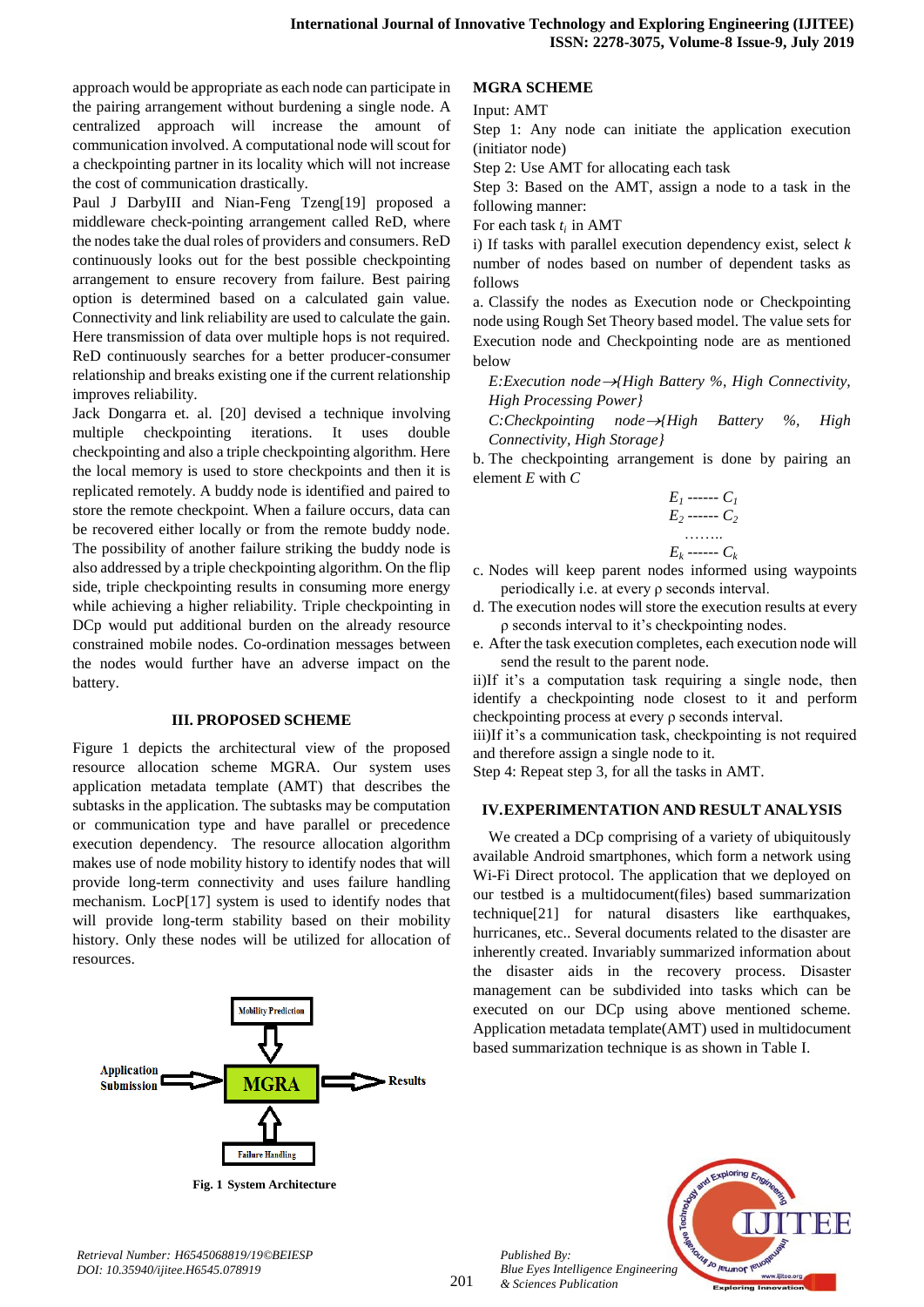| TABLE I. AMT         |                               |                         |                                                                                               |
|----------------------|-------------------------------|-------------------------|-----------------------------------------------------------------------------------------------|
| Task<br>sequen<br>ce | No. of<br>smartphones<br>used | <b>Task type</b>        | <b>Task Details</b>                                                                           |
| Ī                    |                               | Communication-<br>bound | Invoke application<br>and distribute the<br>files amongst the<br>nodes                        |
| Π                    | $\overline{c}$                | Computation-<br>bound   | <b>Extract sentences</b><br>from files                                                        |
| Ш                    | 1                             | Communication-<br>bound | Send sentence<br>extracted files to<br>nodes                                                  |
| <b>IV</b>            | $\mathfrak{D}$                | Computation-<br>bound   | Identify concept<br>associated with each<br>sentence & store in<br>respective concept<br>file |
| V                    | 1                             | Communication-<br>bound | Merge same concept<br>related file from<br>each node                                          |
| VI                   | 1                             | Communication-<br>bound | Enter concept<br>related query                                                                |
| VII                  | 1                             | Communication-<br>bound | Retrieve summary<br>of queried concept                                                        |

We repeated the experiments five times to ascertain the results. Here we considered the time required for computation as well as communication tasks of the application. For comparison, we are using the resource allocation schemes: DRA and NLRA. DRA has a problem that it takes into consideration only a single dependent task at any given point of time and then searches for a node which is at least possible distance to allocate a task. For a group of inter-dependent tasks, it does not consider a group of nodes which are at a shortest distance. DRA lacks a mechanism of group allocation for a collection of inter-dependent tasks. NLRA approach does not take into account the distance between the nodes and hence would possibly allocate nodes which are far away from the delegating node. This enhances the cost required for communication and ultimately results in a higher battery drain. Comparison is carried out on the basis of time required to completely execute the application, amount of remaining battery and time required to recover from failure. The application completion time *Tact* is determined as follows:

 $T_{\text{act}}=T_{\text{execution}}+T_{\text{communication}}$  (1) where,  $T_{\text{execution}}$  is the time required for execution of all the tasks and T<sub>communication</sub> is the time required for communication amongst the tasks.For experimentation, 10 mobiles together formed a DCp: Micromax Canvas A2, Moto G1, Asus Zenphone, Coolpad, Micromax tab, Micromax Canvas A1, Moto G2, Redmi Note4, Sony Xperia and Samsung Galaxy Note with a remaining battery of 56, 53, 62, 63, 54, 44, 85, 63, 51 and 44 % respectively. DCp nodes were placed randomly varying from a distance of 3m to 18m to form a network. Wi-Fi Direct protocol is used for communication amongst the nodes.

Figure 2 depicts that MGRA comparatively requires lesser time for completing the execution of an application than the other methods. MGRA selects nodes based on the distance and hence the time for communication reduces. Even with the addition of checkpointing to MGRA, it requires only slightly more time as compared to other methods.



Figure 3 exhibits that MGRA can achieve significant savings in terms of battery usage. This is again based on the

modus operandi followed while assigning the tasks to the

appropriate nodes. % Battery Consumed  $\overline{a}$ **Sattery level in percentage**  $3.5$  $\overline{3}$  $2.5$  $\overline{z}$  $1.5$  $\overline{1}$  $0.5$  $\overline{0}$ **DRA** NI RA MGRA without MGRA with checkpointing checkpointing Algorithms



Here we have defined recovery time as the application resurrection time when an execution failure occurs. Figure 4 shows that MGRA with checkpointing uses the checkpointing node for speedy recovery from a task or node failure.



**Fig. 4: Recovery Time Comparison**

## **V.CONCLUSION**

Dew Computing is truly emerging as a new paradigm for anytime, anywhere computing. We managed to create a DCp comprising of a variety of Android-based mobile devices using Wi-Fi Direct. Resource allocation scheme MGRA



*Retrieval Numbe:r H6545068819/19©BEIESP DOI: 10.35940/ijitee.H6545.078919*

202

*Published By: Blue Eyes Intelligence Engineering & Sciences Publication*